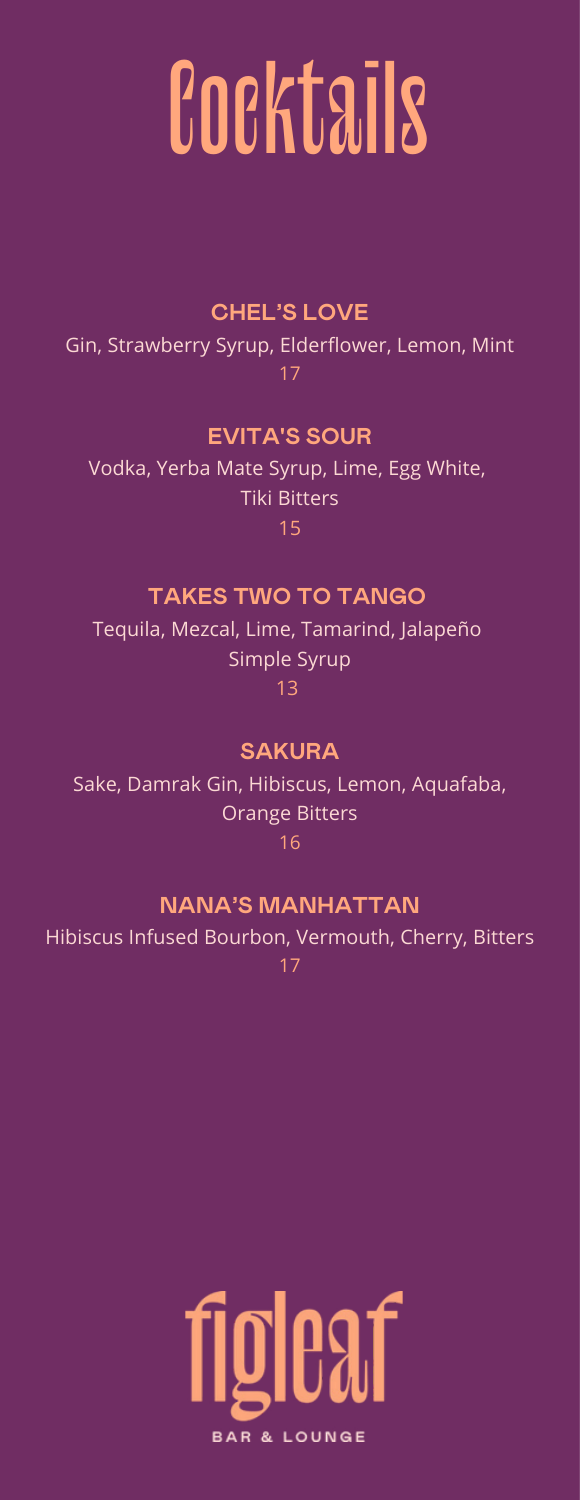### WINE BY THE GLASS

#### **CHAMPAGNE & SPARKLING**

| <b>VEUVE CLIQUOT</b><br>Champagne Brut, France            | 30 |
|-----------------------------------------------------------|----|
| <b>ANGELS &amp; COWBOYS</b><br>Brut Rose, California      | 17 |
| <b>GLORIA FERRER</b><br>Blanc de Blanc, California        | 16 |
| <b>TORRESELLA</b><br>Prosecco, Italy                      | 14 |
| <b>ROSE</b>                                               |    |
| <b>LONGEVITY</b><br>Rose Blend, California                | 14 |
| <b>GOLDENEYE BY DUCKHORN</b><br>Rose, California          | 17 |
| <b>WHITE</b>                                              |    |
| <b>PONZI VINEYARD</b><br>Pinot Gris, Oregon               | 15 |
| <b>LONGEVITY</b><br>Chardonnay, California                | 14 |
| <b>WALT BY HALL FAMILY</b><br>Chardonnay, Napa Valley     | 17 |
| <b>ETNA BIANCO</b><br>White Blend, Italy                  | 15 |
| <b>REDS</b>                                               |    |
| <b>ERATH</b><br>Pinot Noir, Oregon                        | 15 |
| <b>FRIDA KAHLO BY CARMEN</b><br>Red Blend, Chile          | 14 |
| <b>SEQUOIA GROVE</b><br>Cabernet Sauvignon, California    | 20 |
| <b>BONTERRA "ELYSIUM COLLECTION"</b><br>Merlot, Califonia | 15 |

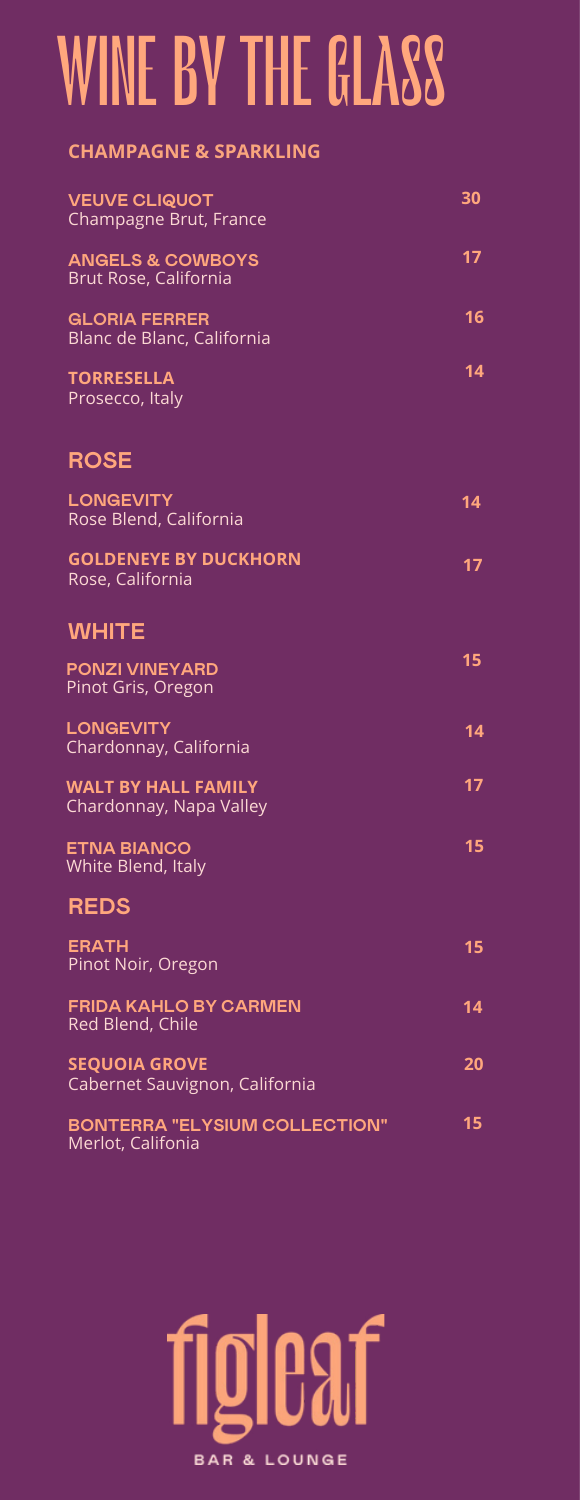### Beer On Draft 9 **ROTATING SEASONAL DRAFT**

### Bottled Beer 9

**STELLA ARTOIS**

**MICHELOB ULTRA**

**RED BEAR SEASONAL**

**GOOSE ISLAND SEASONAL**

**RED BRIDGE (Gluten free)**

### Non-Alcoholic

#### **RED ROOSTER COFFEE** 4 Regular or Decaf

#### **Ajiri Tea**

 **farmers in western Kenya. The tea is grown on small- scale shambas (farms). All of the tea is Ajiri Tea** 3 **All tea blends are sourced from a cooperative of handpicked--only the top two leaves and a bud--ensuring a the highest quality and smooth cup.**

> Black Tea Chamomile Tea (Decaf) Black Ginger Tea Green Tea